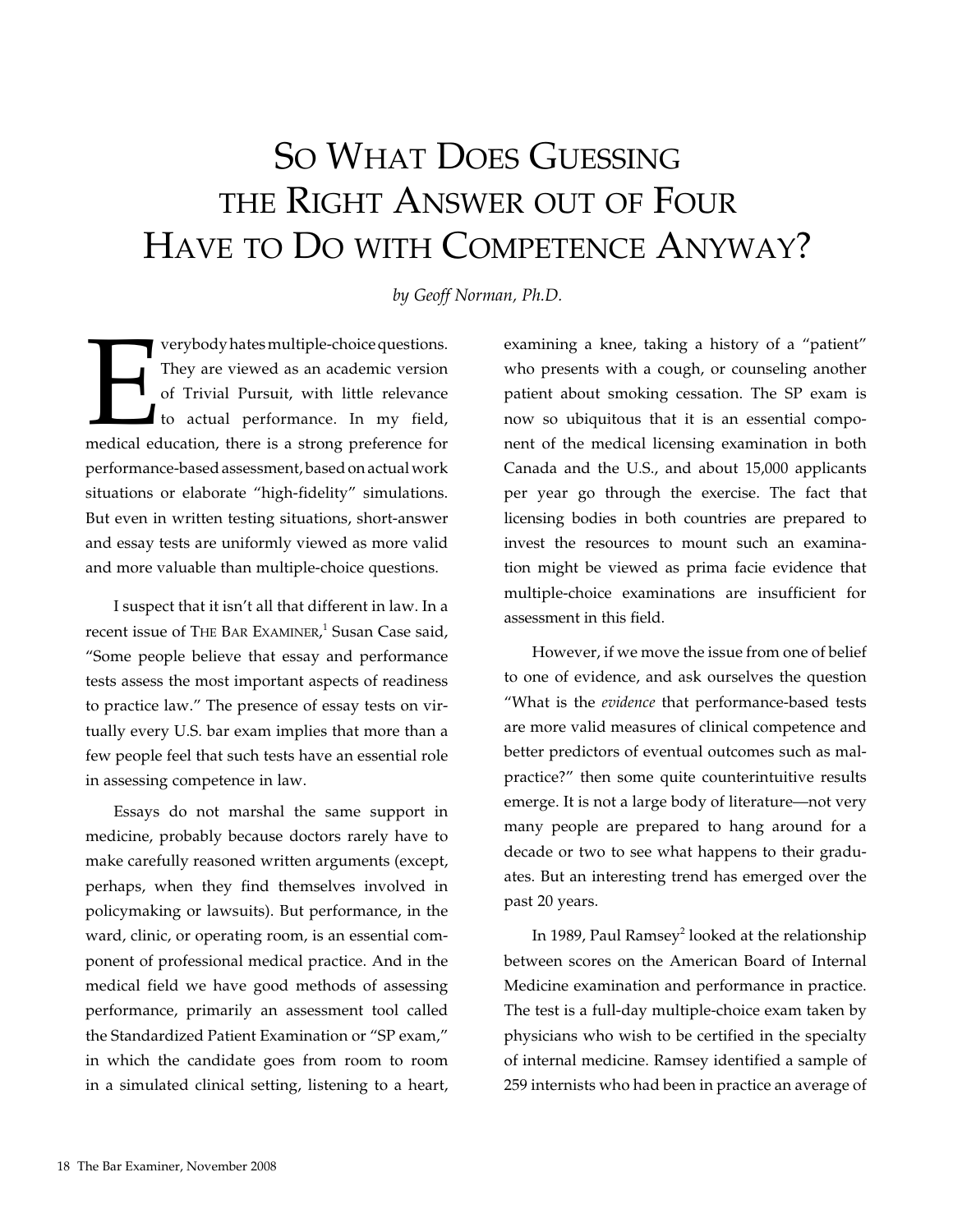7 to 10 years and had them evaluated by their peers using a standard peer-review rating form. Ramsey then correlated these evaluations with the internists' scores on the multiple-choice test taken 7 to 10 years earlier. The correlation was about 0.59, which is astonishingly high. (The correlation between LSAT scores and first-year grades in law school is 0.38; the correlation between undergraduate GPA and first-year law school grades

is  $0.24.$ <sup>3</sup>

A more recent study produced even more dramatic results, because it looked at death due to heart attack. John Norcini<sup>4</sup> linked the records of 10,619 patients who had suffered heart attacks in the state of Pennsylvania to the records of the 2,078 physicians who cared for them in the coronary care units. Physicians who had

passed their specialty board exams—multiple-choice tests in either internal medicine or cardiology—had, on average, a 19 percent lower mortality rate with these patients than did practicing physicians who had failed the specialty board exams.

Of course, there was a possibility that if Norcini had used results from a performance-based examination taken at the time of the board exams, the correlation would have been even higher. This comparison was made in another study. Paul Ram<sup>5</sup> took results from a 250-question multiple-choice test and from an eight-patient SP exam, and compared these results with videotaped patient consultations in real practice. The correlations were no higher for the SP exam than for the multiple-choice test—the correlation with the multiple-choice test was 0.32–0.41 and the correlation with the SP exam was 0.23–0.41.

More recently, Robyn Tamblyn<sup>6</sup> looked at the relationship between performance on the Canadian medical licensing examination and complaints to the licensing body (some of which would end up as malpractice suits). The licensing exam is a two-part

Why is it that multiple-choice tests appear to consistently outperform performance tests in terms of measured validity? One reason is technical, as described in detail in Case's article. Multiple-choice tests can test far more knowledge per unit of time than any other testing method. And the more observations you can make, the more confidence you can have in the average score.

examination with multiplechoice and short-answer sections and, a year later, a performance-based SP exam in which candidates interact with simulated patients. Test score results were related to complaints to the provincial regulatory bodies in Ontario and Quebec. A total of 3,424 physicians were involved in the study; there were 696 complaints, most of which were for poor communication or poor quality of care.

The best predictor of complaints was the shortanswer component of the written exam. The SP performance exam's measure of communication skills was nearly as good. However, the multiplechoice component of the written exam was a close third. In short, the written test was as good as the performance test in predicting subsequent malpractice-related complaints.

Why is it that multiple-choice tests appear to consistently outperform performance tests in terms of measured validity? One reason is technical, as described in detail in Case's article. Multiple-choice tests can test far more knowledge per unit of time than any other testing method. And the more observations you can make, the more confidence you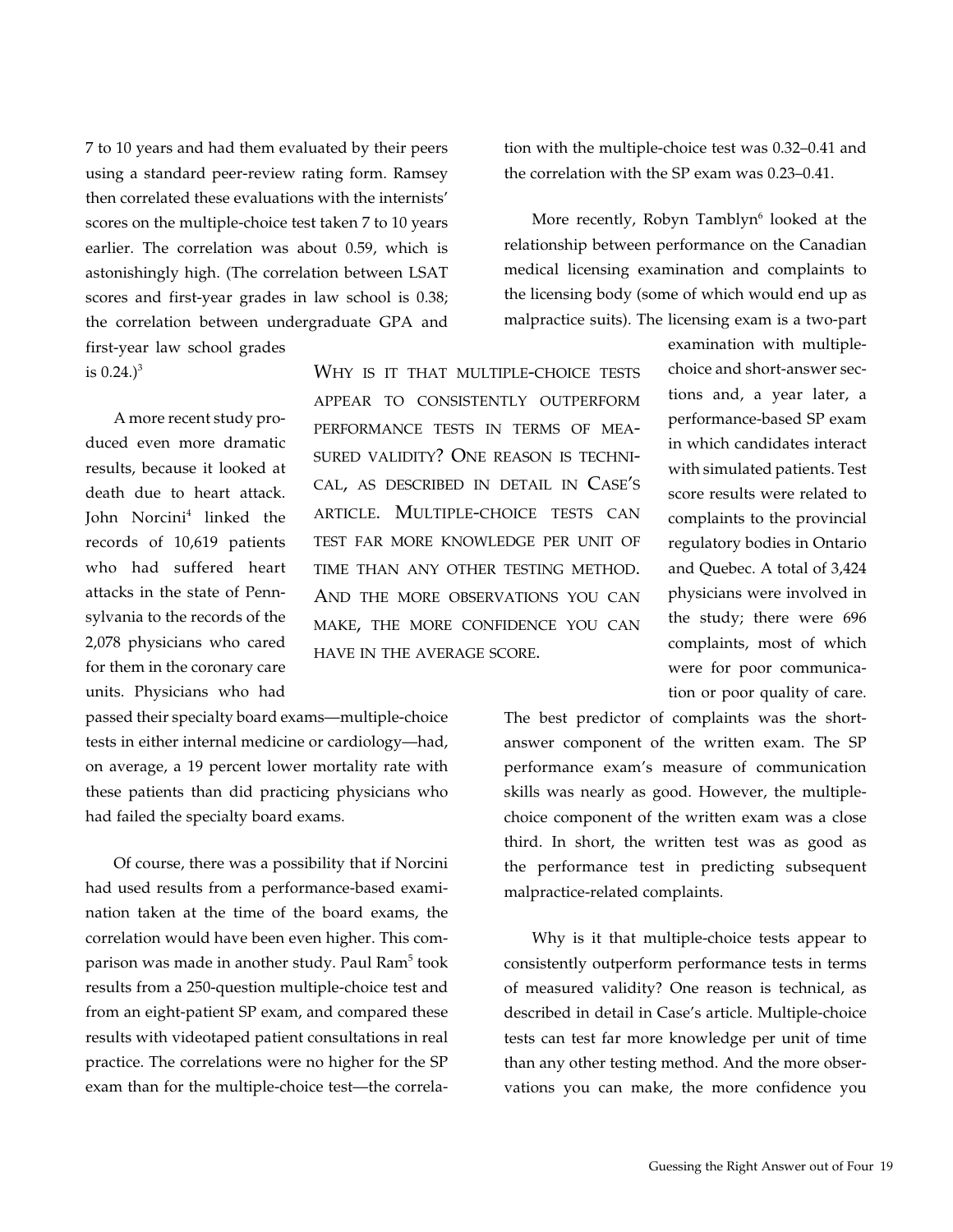can have in the average score. Just as Consumer Reports' car ratings are useful because they represent the accumulated experience of hundreds or thousands of owners of a particular vehicle instead of the testimonial of your neighbor who ended up with a lemon, performance on a multiple-choice test of several hundred items provides more informa-

tion on each candidate than can be gleaned from a few essay questions. It's the same principle used on the many election polls that flood the airways daily in an election year. Pollsters know that by sampling several thousand individuals, they can be reasonably confident that their reported percentages are quite accurate—that's what "This poll is accurate to +/– 2 percent 95 percent of the time" means.

## Nevertheless, if multiple-

choice questions were measuring something that was unrelated to competence, it would be irrelevant how many questions were in the test. So there must be something of value associated with all those little black marks on the answer sheet. In short, is expertise primarily a matter of how much you know about a domain? Surprisingly, the answer, based on three decades of research, appears to be "Yes." Back in the 1960s the prevailing view was that expert doctors possessed "clinical problem-solving skills" that students lacked, and that medical school was really all about acquiring these skills. Studies were initiated at McMaster University<sup>7</sup> and Michigan State University<sup>8</sup> to explore exactly this premise. Expert physicians and students were videotaped as they

interviewed and examined standardized patients, and then the videos were reviewed in what was called "stimulated recall," in which the subjects were encouraged to reflect on their thinking at each stage as they watched the video. All this was coded in infinite detail and analyzed, in the hope of elucidating the clinical problem-solving process.

Studies of expertise in many other domains—chess, computer programming, physics—show substantially the same thing. Experts become experts by amassing a huge body of both formal and experiential knowledge. That's what law school and medical school are all about. And it's the acquired specialized knowledge that distinguishes lawyers from physicians or social workers, not interpersonal or general problem-solving skills.

But when the dust settled, an entirely different picture emerged. All the analysis showed that in terms of process, first-year students looked just like practicing physicians. Everyone was generating hunches (hypotheses) within a minute or two of seeing the patients. The difference was simply that doctors generated better hypotheses. And that ability led back to knowledge. Studies of expertise in many other domains—chess, com-

puter programming, physics—show substantially the same thing. Experts become experts by amassing a huge body of both formal and experiential knowledge. That's what law school and medical school are all about. And it's the acquired specialized knowledge that distinguishes lawyers from physicians or social workers, not interpersonal or general problem-solving skills.

Of course, that's not the whole story. A law student who aspires to become a litigator but gets stage fright every time he stands to speak in public, one who lacks the interpersonal skills to interact effectively with clients and colleagues, or one whose written language skills are so poor that she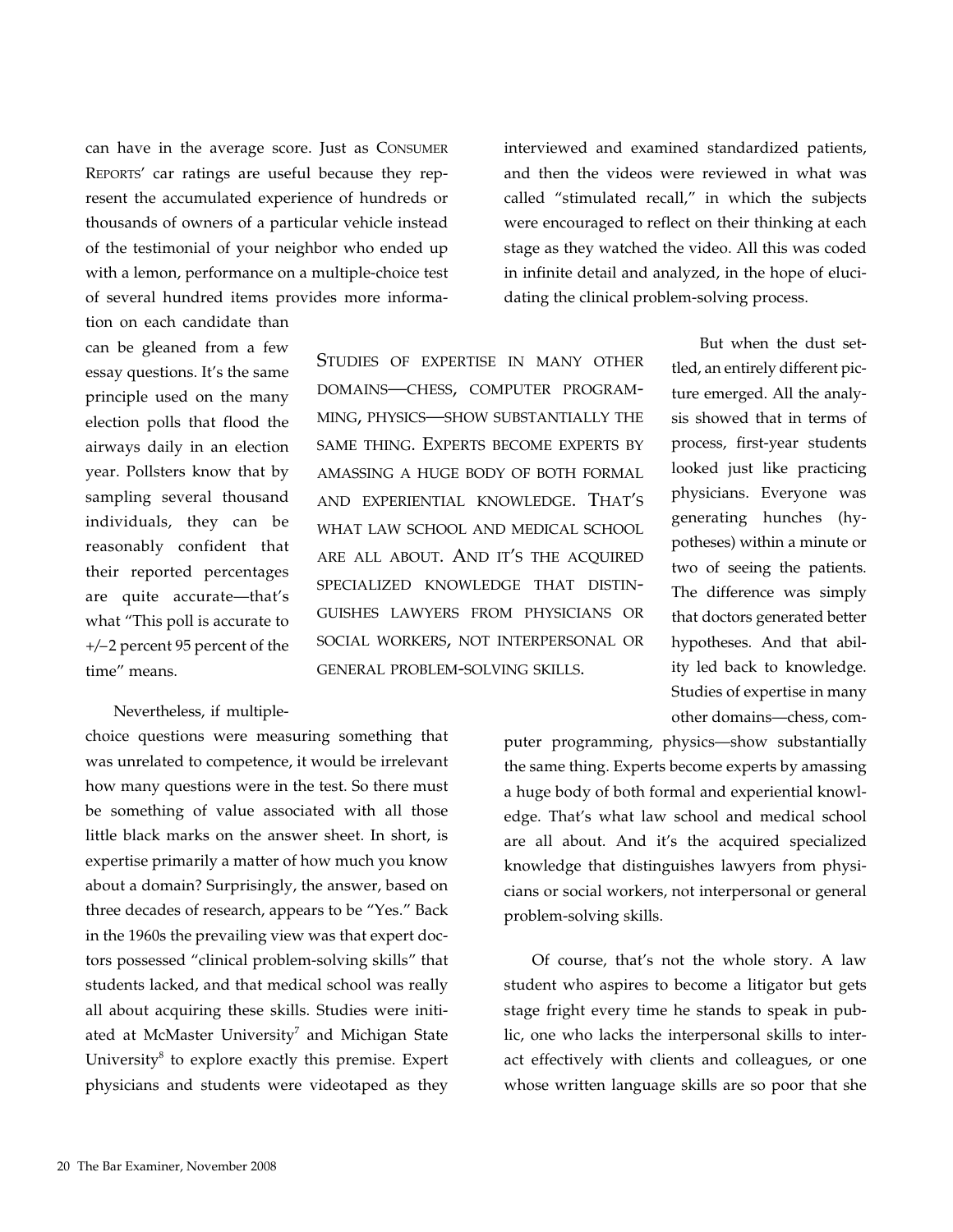cannot communicate effectively in writing with the precision required of legal documents will be unlikely to achieve any success in the legal profession. This being the case, it appears a straightforward implication that the bar exam should, almost axiomatically, contain both written and oral components.

Maybe, but then again, maybe not. Oral examinations have as long a history in medicine as they do in law; in fact, one mainstay in medical licensure even has the Latin name *viva voce*, and consists of a panel of three or four physicians who will interrogate the examinee for up to three hours. The examination has almost disappeared in the past couple of decades, as a consequence of evidence showing that, while judges in one session may agree that the candidate's performance was good or bad, there will be little relation between this judgment and the ratings assigned in the next session.<sup>9</sup> Again, it's an issue of sampling. The sample of knowledge assessed by any one panel is both small and biased, in that examiners tend to ask their pet questions, and so bears little relation to the sample assessed by the next panel of examiners.

As for the essay, things are even more complicated. Not only is there a sampling problem—you just can't sample enough knowledge in an hour or two of an essay—but study after study has shown that it is almost impossible to get judges to agree on scores for essay answers. Nor $\sinh^{10}$  tried unsuccessfully to get inter-rater agreement in the American Board of Internal Medicine examination, but even after seven hours of training, agreement was only marginal. The Medical College Admissions Test, the equivalent of the LSAT for medical school applicants, has a writing sample component, administered at enormous expense, which consistently shows no correlation with subsequent performance in medical school and is therefore ignored by many schools. At my university for many years we had a writing competency test to be taken by all undergraduates. Surprisingly, it was multiple-choice. But it was multiple-choice for a reason—a review of the literature showed clearly that writing competency could be better assessed by a well-designed multiple-choice test than by an essay exam.

Why are essay questions such weak assessment tools? Undoubtedly it is in part because of the inherent limits on sampling. But it also appears well-nigh impossible to even get score agreement between raters. This is pure speculation, but I think the process of grading essays is just too complex. One rater may be angered by illegible writing, another by deficient grammar or spelling, another by poor sentence structure, and a fourth by poor arguments and inadequate knowledge.

Which leaves us back where we began. It may be worth assessing legal skills more broadly than simply focusing on knowledge with a multiple-choice test. But the other test components, whatever they may be, should be additions to, not replacements for, the multiple-choice component and should be introduced with due attention to issues of reliability and validity.

Nobel laureate Herb Simon said, "The essence of intelligence is less a matter of general problem solving and more a matter of knowing a lot about the world." The same could be said for legal and medical competence. And that's what should be tested in the licensing examination.

## **ENDNOTES**

 1. Case, S.M., *The Testing Column: Best Practices with Weighting Examination Components,* 77 Bar Examiner 1:43 (February 2008).